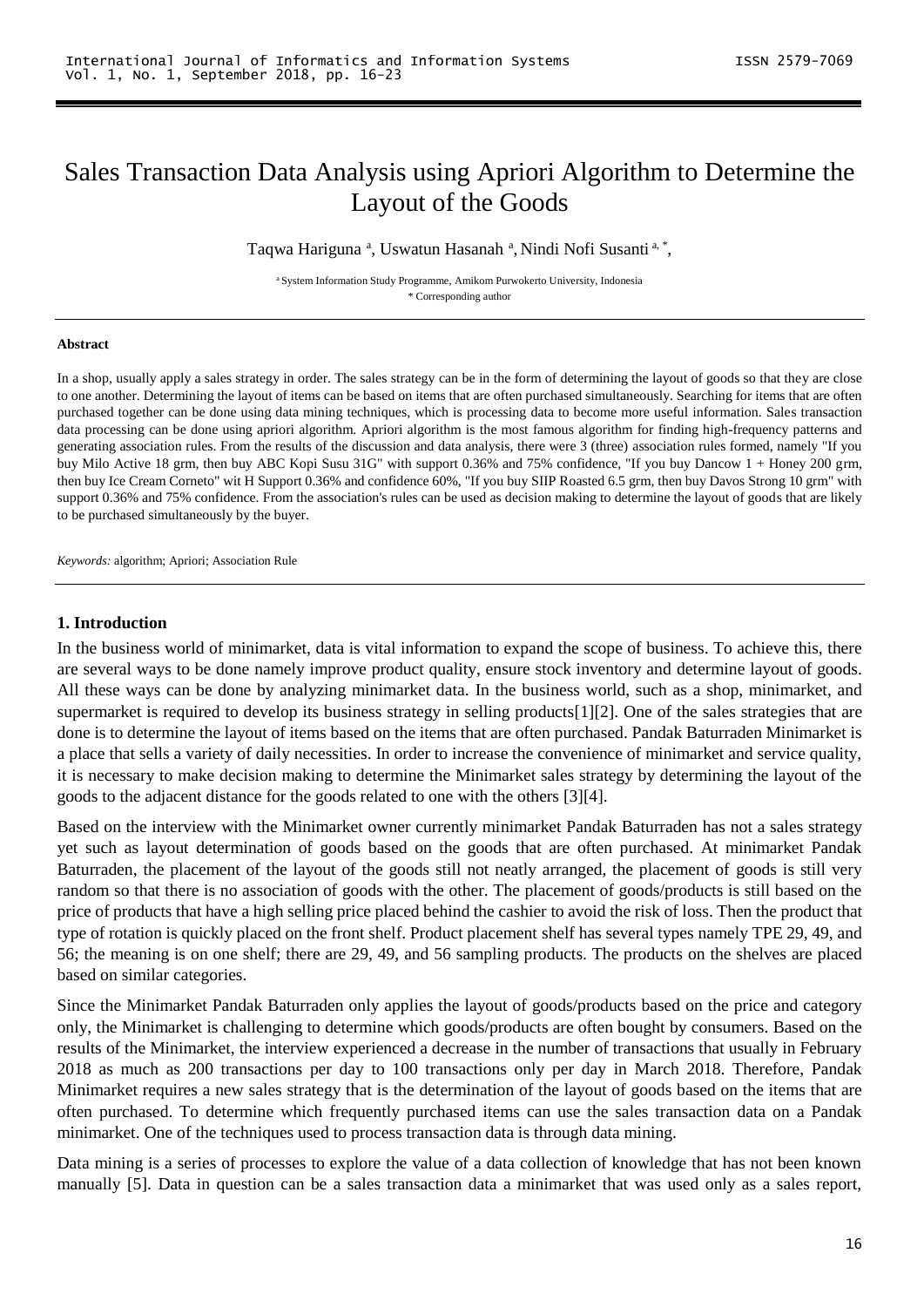inventory control and so on [6][7]. With the technique of data mining to process, several transaction data can be used in deciding to obtain more useful information than ever before. To obtain information from a data mining technique should be used, several methods contained in data mining; one such method is the method of association. Also, in data mining, several algorithms are often used to analyze shopping carts using sales transaction data such as a priori algorithm, FP-Growth algorithm, and Linear Congruent Method (LCM) algorithm[8][11].

In this research, researchers use a priori algorithm as a method of data processing of sales transactions at Minimarket because the priori algorithm will produce a combination pattern of items and rules as knowledge and information of the transaction data [9]. Using a priori algorithm in processing the transparency data can be found as an association rule that is a data mining technique to find the associative rules of a combination of items with the "if-then" pattern. The search process of the association rules starts with the transaction data processing, and then search the relationship between the purchased products.

Information obtained after using apriori algorithm can be used as a decision making in the arrangement of the product layout in the Minimarket. With the arrangement of product layout that has the relevance of one and the other, can facilitate the customer in the process of searching the desired product or item. In a minimarket, employees are still ignoring the problem of product layout so that they are not irregular in the product drafting process. Product layouts can be viewed from which products are most commonly purchased at the same time, by implementing those rules[10].

As the research has been done [12] that uses a priori algorithm as a decision making process in determining the layout of the goods in Buaran Market Puwokerto. From the explanation above, researchers will conduct shopping cart analysis by utilizing data mining techniques using a method of association and apriori algorithm to determine the layout of goods using the transaction data Pandak Baturraden convenience store that can be used as a product sales strategy.

### **2. Method**

The concepts of this research are as follows:



**Fig. 1.** Research Flowchart

In this study, researchers used the following research concepts:

1. Data Collection

In this research, researchers use primary data in the form of sales transaction data at Minimarket Pandak Baturraden. The Data consists of 829 transactions and 829 product names from 16 March to 17 April 2018. Each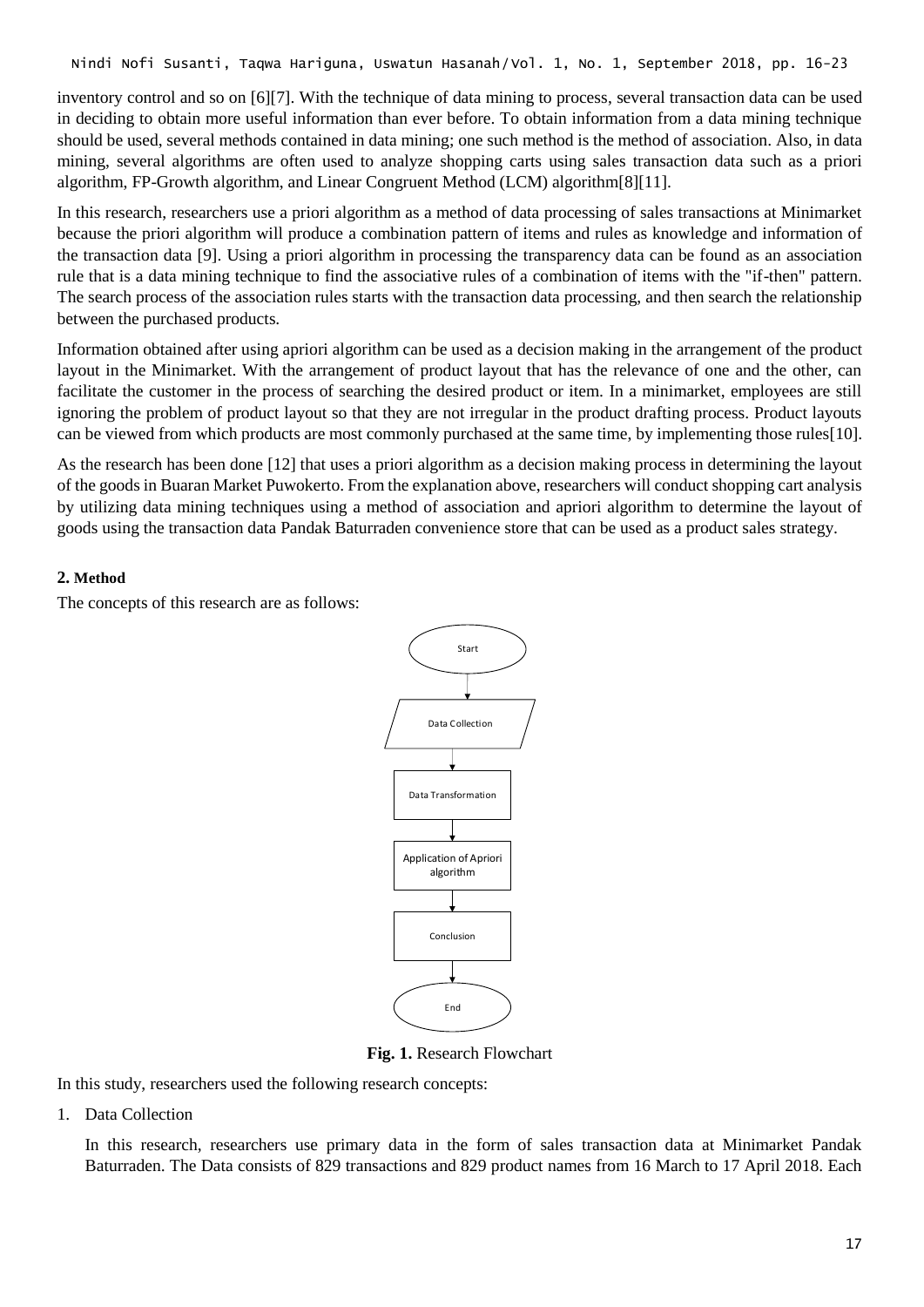transaction consists of 1 to 5 different product names. Preliminary data obtained by researchers in the form of a random sales receipt that has not been processed into the ready-made data in the research.

2. Data transformation

Then at this stage is the transformation of data to select data in order to get clean data and ready to use. Through the transformation process, researchers use one attribute, i.e. the name of the product shortened to the number 1 to 829. This data starts by converting data into a. Arff form by using the product code as an attribute and a "T" (true) that has a meaning purchased and a "?" sign that has a meaning of not being purchased.

3. Application of Apriori algorithm

In this stage, there are several forms of itemset ranging from 1-itemset, 2-itemset, up to K-Itemset. The process of forming itemset is done if multiple item sets have qualified minimum support. The support value is a value that shows the combination of items in the database taken from the number of transactions containing A divided by the number of transactions.

After the establishment of itemset that has qualified minimum support which will then be formed into a priori rule. Then after all the process of high frequency pattern is obtained next sought association rules that meet the minimum requirements for confidence by counting confidence associative rules  $A \square B$ . Confidence value is a value that indicates strong The relationship between items in the association rules that are addressed from the number of transactions containing A and B divided by the number of transactions containing A.

### 4. Conclusion

At this stage, researchers concluded that from the results of the research method the association has given a solution in decision making to determine the layout of the product in Pandak Baturraden minimarket by applying the combination of items that have been Generated.

#### **3. Results and Discussion**

### 3.1. Data Collection

This research uses primary data that is directly obtained from the Minimarket Pandak Baturraden. The data is a sales transaction data that must be input when the transaction process occurs. The transaction data is then saved for a transaction report. The Data used in the study began from 16 March to 17 April 2018 with total transaction and Total product name of 829 transactions and product name.

| <b>Transaction</b> | Purchased items                   |
|--------------------|-----------------------------------|
|                    | SGM Explore $1 +$ Vanilla 150 GRM |
| T <sub>1</sub>     | Djarum Super MLD Black 12         |
|                    | Coca Cola 390 ml                  |
| T2                 | Max 32 GRM Driver                 |
|                    | BBQ Piattos 50 g                  |
|                    | Coffee Food All                   |
|                    | Prenagen Mommy Strawberry 200 g   |
| T3                 | Magnum Mild 16                    |
|                    | Aqua 330 ml                       |
|                    | Smax Srz Cheese 40 g              |
| T4                 | Sari Roti Cheese Sandwich         |
|                    | Nissin Wafers Cheese 50 g         |
|                    | Bread NN Rp. 5,000                |
|                    | Cornetto Mini Disc                |
| T <sub>5</sub>     | Paseo Smart 250 Sht               |
|                    | Frisian Flag Strawberry 115 ml    |
|                    | Frisian Flag Brown 115 ml         |

|  |  |  |  |  | Table 4.1 Sample Data chunk Sales Transaction |
|--|--|--|--|--|-----------------------------------------------|
|--|--|--|--|--|-----------------------------------------------|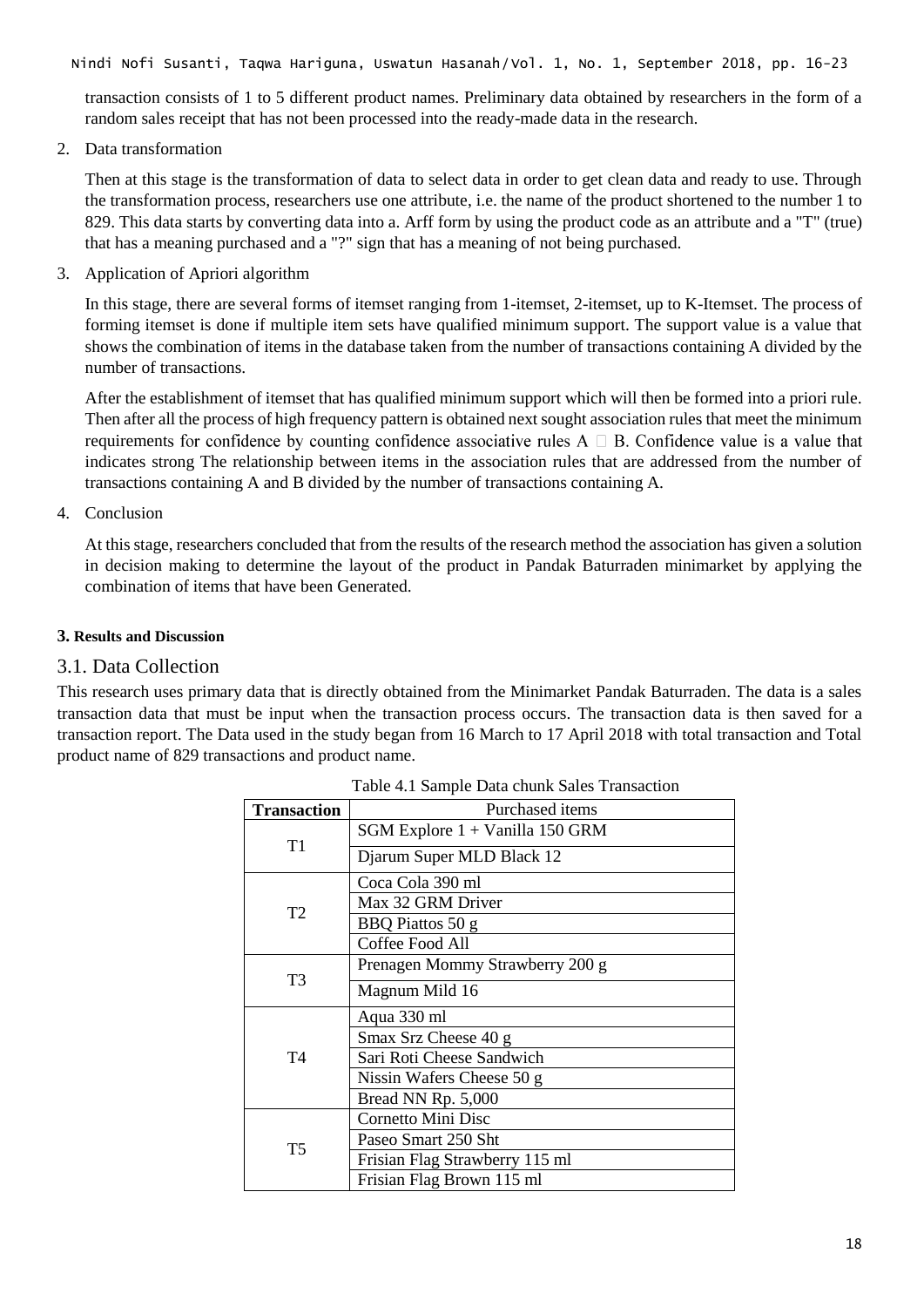# 3.2. Data Transformation

At this research, use Prepocessing/Cleaning data stages to discard data duplication, check data and correct errors on the data. Then give initials a product to facilitate the research process. The initializer is based on the brand or product name on each transaction. Then the brand/name of the product is adjusted based on alphabetical order to facilitate the time of the initializer process.

| <b>Initials Products</b> | <b>Product Name</b>        |
|--------------------------|----------------------------|
|                          | 3 in 1 Neopolitana 350 ml  |
|                          | ABC AA Blue Contents 2     |
|                          | ABC EXO Milk C 230 ml      |
|                          | ABC sweet soy sauce 135 ml |
|                          | ABC Coffee Milk 31 g       |

After initializing all brand/product name, then enter the initials of each product in each transaction done on the sales transaction data.

| <b>Transaction</b> | <b>Purchased items</b> |  |  |  |  |  |  |
|--------------------|------------------------|--|--|--|--|--|--|
| Τ1                 | 648.171                |  |  |  |  |  |  |
| T2                 | 137, 39, 578, 381      |  |  |  |  |  |  |
| T3                 | 602.437                |  |  |  |  |  |  |
| T4                 | 22,702,664,520,637     |  |  |  |  |  |  |
| T5                 | 141,569,222,289        |  |  |  |  |  |  |

4.3 Example of Transaction Data Cut

Table 4.3 is the sales transaction data that has been given initials on each product purchased to make it easier to know how many items are purchased on each transaction. The next process is a tabulation of data that is the process of creating tables with members sign on each attribute of the product name is "T" (true) which means the product has been purchased and the mark "?" which means the product is not purchased by the consumer.

Table 4.4 Data Tabulation Format Sales Transaction

|                    |     |     |     |    |          |          | <b>Attribute</b> |          |                 |     |     |     |     |
|--------------------|-----|-----|-----|----|----------|----------|------------------|----------|-----------------|-----|-----|-----|-----|
| <b>Transaction</b> | 684 | 171 | 137 | 39 | 578      | 381      | 602              | 437      | 22 <sup>1</sup> | 704 | 664 | 520 | 637 |
| T <sub>1</sub>     |     |     |     |    |          |          |                  |          |                 |     |     |     |     |
| $T^{\wedge}$       |     |     |     |    |          |          | $\Omega$         |          | $\Omega$        |     |     |     |     |
| T <sub>3</sub>     |     |     |     |    |          |          |                  |          | റ               |     |     |     |     |
| TΔ                 |     |     | റ   |    | $\Omega$ | $\Omega$ | $\Omega$         | $\Omega$ |                 |     |     |     |     |

Data in Table 4.4 then changed the data of the .arff form, .arff is *weka* format.

| Relation: jajalan |  |  |  |  |  |  |  |  |  |  |  |                                                                                                                            |
|-------------------|--|--|--|--|--|--|--|--|--|--|--|----------------------------------------------------------------------------------------------------------------------------|
|                   |  |  |  |  |  |  |  |  |  |  |  | No.    1:684    2:171    3:137    4:39    5:578    6:381    7:602    8:437    9:22    10:704    11:664    12:520    13:637 |
|                   |  |  |  |  |  |  |  |  |  |  |  | Nominal   Nominal   Nominal   Nominal   Nominal   Nominal   Nominal   Nominal   Nominal   Nominal   Nominal   Nominal      |
|                   |  |  |  |  |  |  |  |  |  |  |  |                                                                                                                            |
|                   |  |  |  |  |  |  |  |  |  |  |  |                                                                                                                            |
|                   |  |  |  |  |  |  |  |  |  |  |  |                                                                                                                            |
|                   |  |  |  |  |  |  |  |  |  |  |  |                                                                                                                            |

**Fig. 2.** Images form. Arff on Weka

Figure 2 is the. Arff format ready to be processed to start the process on Weka. In that format, there is a "T" mark indicating that the item has been purchased. In that format, there is also a product name attribute that has been replaced with the initial type of nominal product.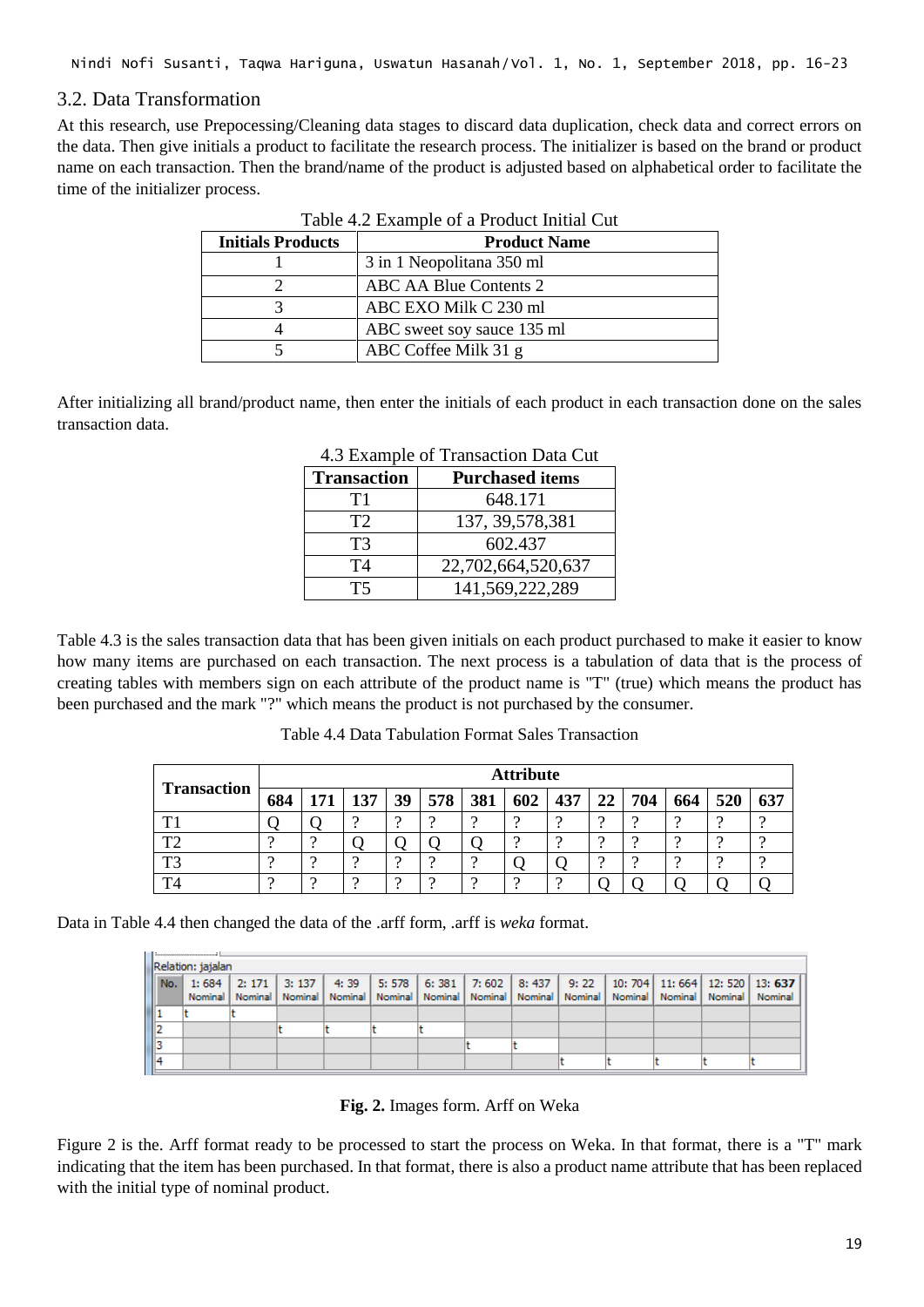# 3.3. Application of Apriori algorithm

In this stage, the process is done from a priori algorithm to acquire a combination pattern of each item. In the process of forming an item using Weka must be determined in advance the support value and confidence value. This study used a support value of 0.35% and confidence by 60%. Support 0.35% stated that of all analyzed transactions showing the products purchased simultaneously and confidence 60% showed that if the buyer buys product 1 then there is a 60% chance of buying a product 2. With support and confidence value if inserted into Weka will produce the following data:

|                          |      |    |                   | Preprocess   Classify   Cluster   Associate   Select attributes   Visualize |     |               |
|--------------------------|------|----|-------------------|-----------------------------------------------------------------------------|-----|---------------|
| Associator               |      |    |                   |                                                                             |     |               |
| Choose                   |      |    |                   | Apriori -N 10 -T 0 -C 0.6 -D 0.05 -U 1.0 -M 0.004 -S -1.0 -c -1             |     |               |
| Start                    | Stop |    | Associator output |                                                                             |     |               |
| Result list (right-click |      |    |                   | === Associator model (full training set) ===                                |     | $\wedge$      |
| 17:59:25 - Apriori       |      |    |                   |                                                                             |     |               |
|                          |      |    | Apriori           |                                                                             |     |               |
|                          |      |    | -------           |                                                                             |     |               |
|                          |      |    |                   | Minimum support: 0 (3 instances)                                            |     |               |
|                          |      |    |                   | Minimum metric <confidence>: 0.6</confidence>                               |     |               |
|                          |      |    |                   | Number of cycles performed: 20                                              |     |               |
|                          |      |    |                   | Generated sets of large itemsets:                                           |     |               |
|                          |      |    |                   | Size of set of large itemsets L(1): 230                                     |     |               |
|                          |      |    |                   | Size of set of large itemsets L(2): 9                                       |     |               |
|                          |      |    | Best rules found: |                                                                             |     |               |
|                          |      |    |                   | 1. $474=t$ $4 ==$ $5=t$ 3 conf: $(0.75)$                                    |     |               |
|                          |      |    |                   | 2. $691=t$ 4 = $>$ 155 = t 3 conf: (0.75)                                   |     |               |
|                          |      |    |                   | 3. 150=t 5 == > 310=t 3 conf: $(0.6)$                                       |     |               |
|                          |      |    |                   |                                                                             |     | $\checkmark$  |
|                          |      | k. |                   |                                                                             |     | $\rightarrow$ |
| <b>Status</b>            |      |    |                   |                                                                             |     |               |
| OK                       |      |    |                   |                                                                             | Log |               |

**Fig. 3.** Process results on Weka

Based on Figure 4.3, analysis generated using apriori algorithm on Weka with a minimum of 0.35% support and minimum confidence 60% There are 3 (three) combinations generated that have a relation to the sales transaction data is 474  $\Box$  5 with confidence 75%, 691  $\Box$  155 with confidence 75%, and 150  $\Box$  310 with confidence of 60%.

a. Analysis High-frequency pattern

.

Furthermore, the process of forming 1-itemset combination with minimum support amounted to 0.35% and total transaction of 829 transactions. The process of specifying a support value can be done using the formula as follows:

$$
Support (A) = \frac{Total Transaction Including A}{Total Transaction}
$$

| <b>Product</b><br>Code | <b>Product Name</b>    | Amount | Support $(A)$     |
|------------------------|------------------------|--------|-------------------|
| 2                      | ABC AA Blue Contents 2 | 5      | $5/829 = 0.60\%$  |
| 5                      | ABC Coffee Milk 31 g   |        | $7/829 = 0.84\%$  |
| 12                     | Adem Sari cans 320 g   | 4      | $4/829 = 0.48%$   |
| 13                     | Ades 1500 ml           | 3      | $3/829 = 0.36\%$  |
| 14                     | Ades 350 ml            | 6      | $6/829 = 0.72\%$  |
| 15                     | Ades 600 ml            | 7      | $7/829 = 0.84\%$  |
| 21                     | Aqua 1500 ml           | 3      | $3/829 = 0.36\%$  |
| 22                     | Aqua 330 ml            | 8      | $8/829 = 0.97\%$  |
| 23                     | Aqua 600 ml            | 23     | $23/829 = 2.77\%$ |
| 24                     | Aqua 750 ml            | 6      | $6/829 = 0.72%$   |

Table 5. Example 1-*item* combination snippet

After the establishment of a 1-item combination in the 4.5 table with minimum support of 0.35% can be obtained as many as 230 items that meet the minimum support requirement. The next step is to form a 2-item by combining one item with another item.

The 2-item forming process can be obtained by using the formula as follows with a total transaction of 829 transactions: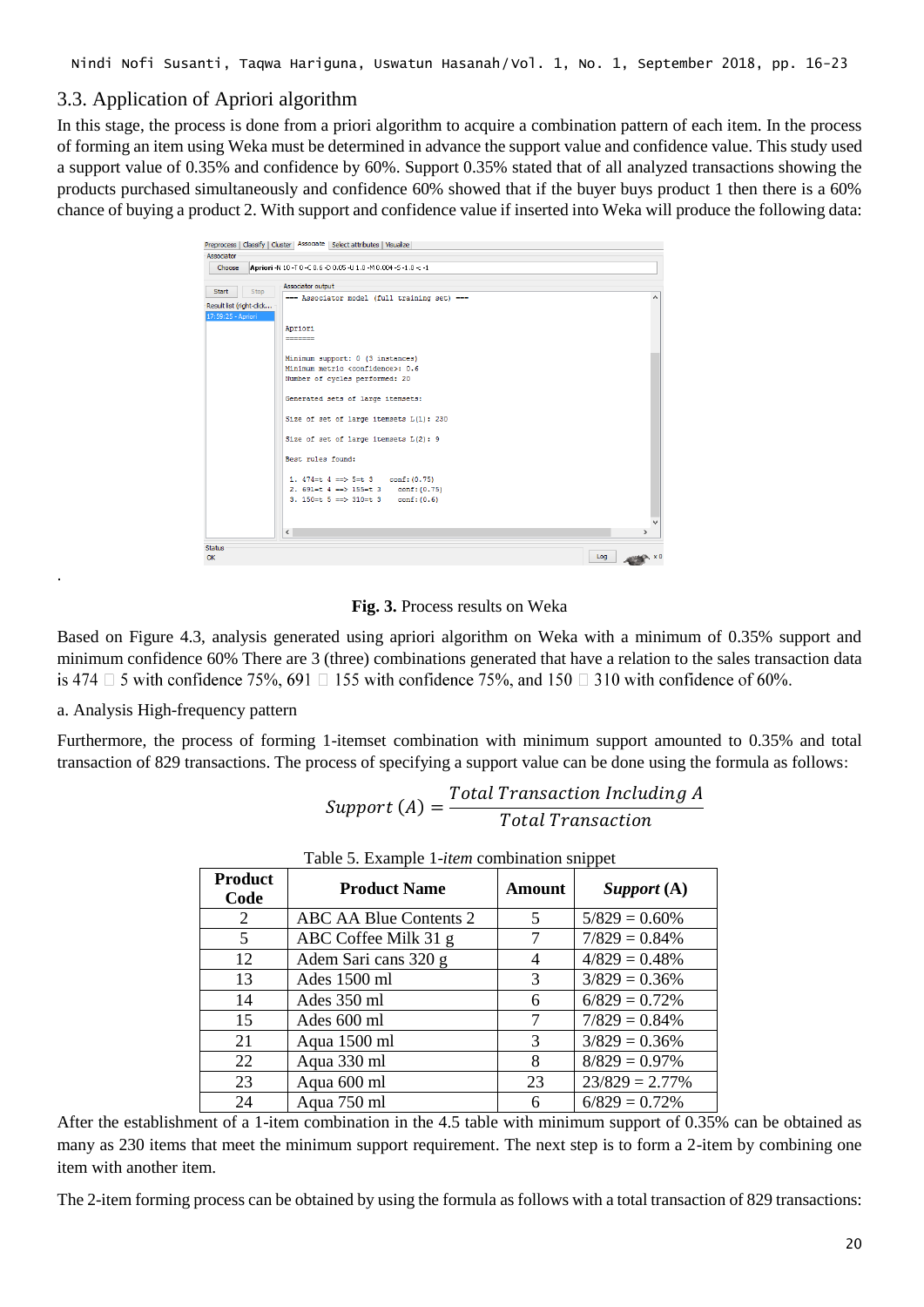| Support (A, B) = $P(A \cap B) = \frac{5i}{5}$ | Sum of Transaction including A and B |
|-----------------------------------------------|--------------------------------------|
|                                               | <b>Total Transaction</b>             |

| <b>Product Code</b>   | <b>Product Name</b>                               | Amount         | <b>Support</b>   |
|-----------------------|---------------------------------------------------|----------------|------------------|
| $5 \rightarrow 474$   | $\rightarrow$ Milo Active 18 grm Milk Coffee      | 3              | $3/829 = 0.36\%$ |
| $150 \rightarrow 310$ | Dancow 1 + Honey 200 grm $\rightarrow$ Ice        | 3              | $3/829 = 0.36\%$ |
|                       | Cream corneto                                     |                |                  |
| $155 \rightarrow 691$ | Davos Strong 10 grm $\rightarrow$ siip Roasted    | 3              | $3/829 = 0.36\%$ |
|                       | $6.5$ grm                                         |                |                  |
| $280 \rightarrow 648$ | Gudang Garam Filter $12 \rightarrow$ Sampoerna    | 3              | $3/829 = 0.36\%$ |
|                       | Mild 16                                           |                |                  |
| $282 \rightarrow 381$ | Warehouse Garam Surya $\rightarrow$ Coffee All    | 3              | $3/829 = 0.36\%$ |
| $282 \rightarrow 430$ | The warehouse of $\rightarrow$ Surya Luwak        | 3              | $3/829 = 0.36\%$ |
|                       | White koffie 20 grm                               |                |                  |
| $292 \div 560$        | Happy fruti $\rightarrow$ Paddle Pop Trico        | 3              | $3/829 = 0.36\%$ |
| $347 \rightarrow 404$ | Fire ship steady 25 g $\rightarrow$ LA Lights 16  | 3              | $3/829 = 0.36\%$ |
| $350 \rightarrow 430$ | Special Fire ship Mix 25 $g \rightarrow$ Mongoose | $\overline{4}$ | $4/829 = 0.48%$  |
|                       | White koffie 20 grm                               |                |                  |

Table 5. 2-*Item* combination

Table 6 is the result of a 2-item combination that satisfies 0.35% support for 9 combinations of items. The next step is to form a 3-item by combining one item with another item. The following is a 3-item combination table.

| <b>Product Code</b>                   | <b>Product Name</b>                                  | Amount        | <b>Support</b>   |
|---------------------------------------|------------------------------------------------------|---------------|------------------|
| $282 \rightarrow 350 \rightarrow 430$ | Warehouse Solar $\rightarrow$ Salt ship Special Fire | $\mathcal{D}$ | $2/829 = 0.24\%$ |
|                                       | vessel 25 g $\rightarrow$ Mongoose White koffie 20   |               |                  |
|                                       | grm                                                  |               |                  |
| $350 \rightarrow 430 \rightarrow 648$ | Special Mix Fire Boat 25 $g \rightarrow$ Luwak       |               | $1/829 = 0.12\%$ |
|                                       | White koffie 20 grm $\rightarrow$ Sampoerna Mild 16  |               |                  |

Because no itemset meets the support value, then the formation of combinations is discontinued. Next count confidence values on each 2-item combination.

b. Establishment of association rules

Association rules are formed based on the selected itemset. The establishment of an association rule is done by calculating the minimum confidence value and looking for a combination of items that meet the minimum confidence of 60%. The confidence value can be searched by using the formula as follows:

| Table 8. Association Rules of 2- <i>itemset</i> |  |
|-------------------------------------------------|--|
|-------------------------------------------------|--|

| $A \rightarrow B$     | <b>Product Name</b>                                            | <i>Support</i>   | Confidence       |
|-----------------------|----------------------------------------------------------------|------------------|------------------|
| $5 \rightarrow 474$   | ABC Coffee Milk 31 $g \rightarrow$ Milo Active 18 grm          | $3/829 = 0.36\%$ | $3/7 = 42.86\%$  |
| $474 \rightarrow 5$   | Milo Active 18 grm $\rightarrow$ ABC coffee milk 31 g          | $3/829 = 0.36\%$ | $3/4 = 75\%$     |
| $150 \div 310$        | Dancow 1 + Honey 200 grm $\rightarrow$ Ice Cream corneto       | $3/829 = 0.36\%$ | $3/5 = 60\%$     |
| $310 \div 150$        | Ice Cream corneto $\rightarrow$ dancow 1 + Honey 200 grm       | $3/829 = 0.36\%$ | $3/8 = 37.5\%$   |
| $155 \rightarrow 691$ | Davos Strong 10 grm $\rightarrow$ siip Roasted 6.5 grm         | $3/829 = 0.36\%$ | $3/6 = 50\%$     |
| $691 \div 155$        | SIIP Roasted 6.5 grm $\rightarrow$ Davos Strong 10 grm         | $3/829 = 0.36\%$ | $3/4 = 75%$      |
| $280 \rightarrow 648$ | Gudang Garam Filter $12 \rightarrow$ Sampoerna Mild 16         | $3/829 = 0.36\%$ | $3/8 = 37.5\%$   |
| $648 \rightarrow 280$ | Sampoerna Mild 16 $\rightarrow$ Warehouse Salt Filter 12       | $3/829 = 0.36\%$ | $3/24 = 12.5%$   |
| $282 \rightarrow 381$ | Warehouse Garam Surya $\rightarrow$ Coffee All                 | $3/829 = 0.36\%$ | $3/14 = 21.43\%$ |
| $381 \rightarrow 282$ | Coffee food All $\rightarrow$ Warehouse Solar salts            | $3/829 = 0.36\%$ | $3/22 = 13.64\%$ |
| $282 \rightarrow 430$ | The warehouse of $\rightarrow$ Surya Luwak White koffie 20 grm | $3/829 = 0.36\%$ | $3/14 = 21.43\%$ |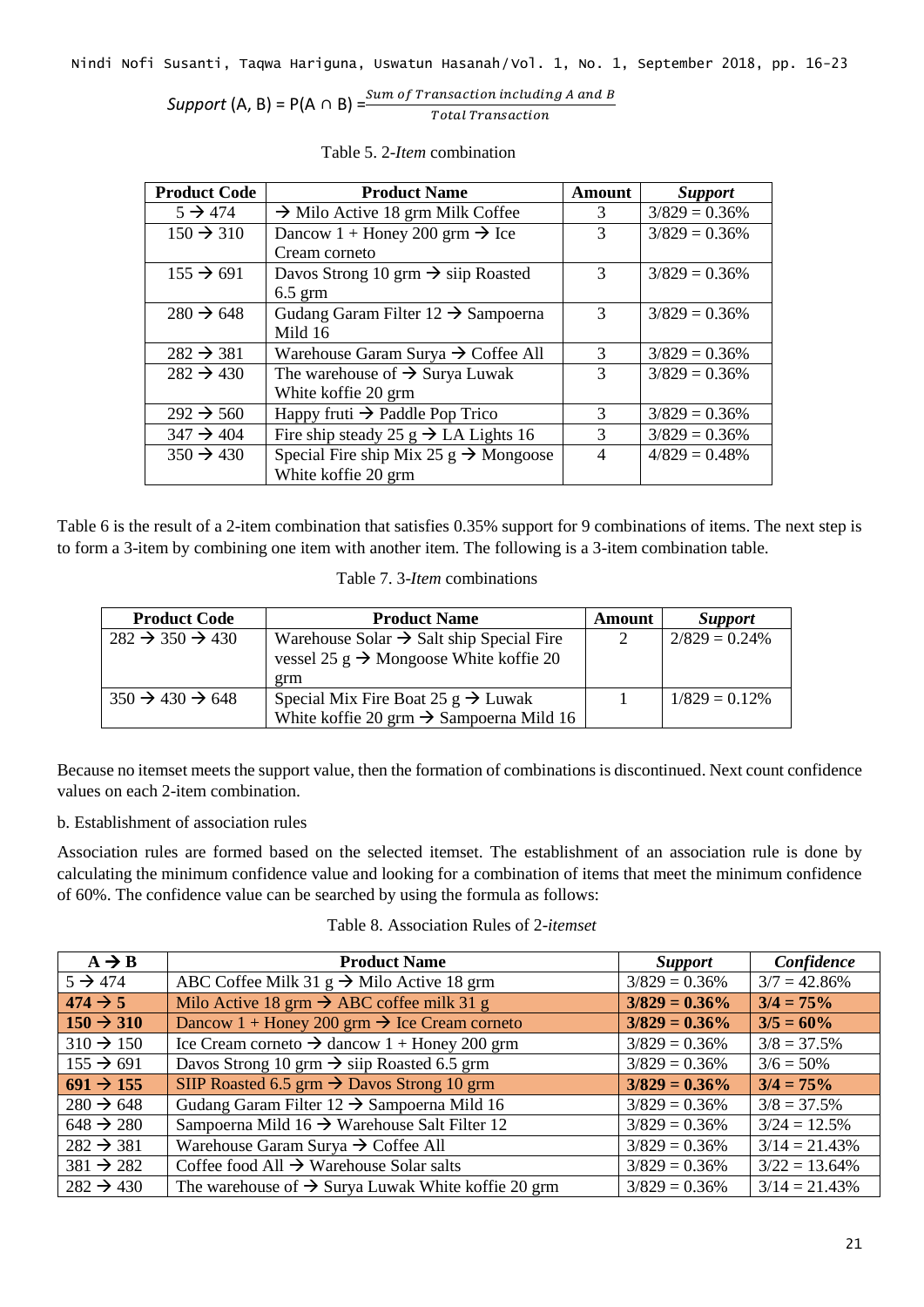| $430 \rightarrow 282$ | Luwak White koffie 20 grm $\rightarrow$ Warehouse Solar Salt          | $3/829 = 0.36\%$ | $3/7 = 42.86\%$  |
|-----------------------|-----------------------------------------------------------------------|------------------|------------------|
| $292 \div 560$        | Happy fruti $\rightarrow$ Paddle Pop Trico                            | $3/829 = 0.36\%$ | $3/8 = 37.5\%$   |
| $560 \rightarrow 292$ | Paddle Pop trico $\rightarrow$ Happy fruti                            | $3/829 = 0.36\%$ | $3/12 = 25\%$    |
| $347 \rightarrow 404$ | Fire ship steady 25 g $\rightarrow$ LA Lights 16                      | $3/829 = 0.36\%$ | $3/9 = 33.33\%$  |
| $404 \rightarrow 347$ | LA Lights 16 $\rightarrow$ Fire ship steady 25 g                      | $3/829 = 0.36\%$ | $3/13 = 23.08\%$ |
| $350 \rightarrow 430$ | Special Fire ship Mix 25 $g \rightarrow$ Mongoose White koffie 20 grm | $4/829 = 0.48\%$ | $4/20 = 20%$     |
| $430 \rightarrow 350$ | Luwak White koffie 20 grm $\rightarrow$ fire boat Special Mix 25 g    | $4/829 = 0.48\%$ | $4/7 = 57.14\%$  |

In table 4.8, Colored lines are indicating that there are three final association rules formed:

- a) 474  $\rightarrow$  5, i.e. "Milo Active 18 grams"  $\Box$  "ABC coffee milk 31 g" with a support value of 0.36% and confidence 75%. Meaning that buyers who bought Milo Active 18 grams have the possibility of 75% to buy ABC coffee milk of 31 g and Milo Active items 18 grams, and ABC coffee milk of 31 g is likely bought simultaneously at 0.36% of the existing 829 transactions.
- b) b) 150  $\rightarrow$  310 i.e "Dancow 1 + Honey 200 grm"  $\Box$  "Ice Cream Corneto" with a support value of 0.36% and confidence 60%. Meaning the buyer who bought Dancow 1 + Honey 200 GRM has the possibility 60% to buy Ice Cream Corneto and Items Dancow 1 + Honey 200 grm and Ice Cream Corneto is likely bought simultaneously at 0.36%.
- c) 691  $\rightarrow$  155 is "SIIP Roasted 6.5 grams,"  $\Box$  "Davos Strong 10 GRM" with a support value of 0.36% and confidence 75%. Meaning the buyer who bought SIIP Roasted 6.5 grams has a probability of 75% to buy Davos Strong 10 grm and SIIP Roasted 6.5 items and Davos Strong 10 GRM is likely bought simultaneously at 0.36%.

# 3.4.Conclusion

Based on the results of the database, scanning can be generated 3 best final rules consisting of 829 transaction data and 829 attributes with minimum support of 0.35% and minimum confidence 60%. Items with product name Milo Active 18 grams have a history purchased as much as 4 times the purchase and 3 times purchased simultaneously with the product ABC coffee milk 31 g with confidence 75%.

Then the item with the product name Dancow 1 + Honey 200 GRM has a history purchased as much as 5 times the purchase and 3 times purchased simultaneously with the product Ice Cream Corneto with confidence 60%. Moreover, the item with the product name SIIP Roasted 6.5 grams has a history purchased as much as 4 times and 3 times purchased simultaneously with the product Davos Strong 10 grm with confidence 75%.

This shows that buyers have bought the 6 items of the product at the Pandak Baturraden minimarket. Utilizing the formed association rules can be used to determine the layout of the adjacent goods to facilitate the buyer in search of products related to each other and can be used as a reference in Stock of available goods.

#### **4. Conclusion**

Based on the research that has been done, can be concluded as follows:

- 1. There are 3 rules of the highest final association formed that meets the value of support and confidence value is:
	- a. If buying Milo Active 18 GRM, then it will buy ABC coffee milk 31 g with support 0.36% and confidence 75%.
	- b. If buying Dancow 1 + Honey 200 GRM, then it will buy Ice Cream Corneto with support 0.36% and confidence 60%.
	- c. If buying SIIP Roasted 6.5 grm, then it will buy Davos Strong 10 grm with support 0.36% and confidence 75%.